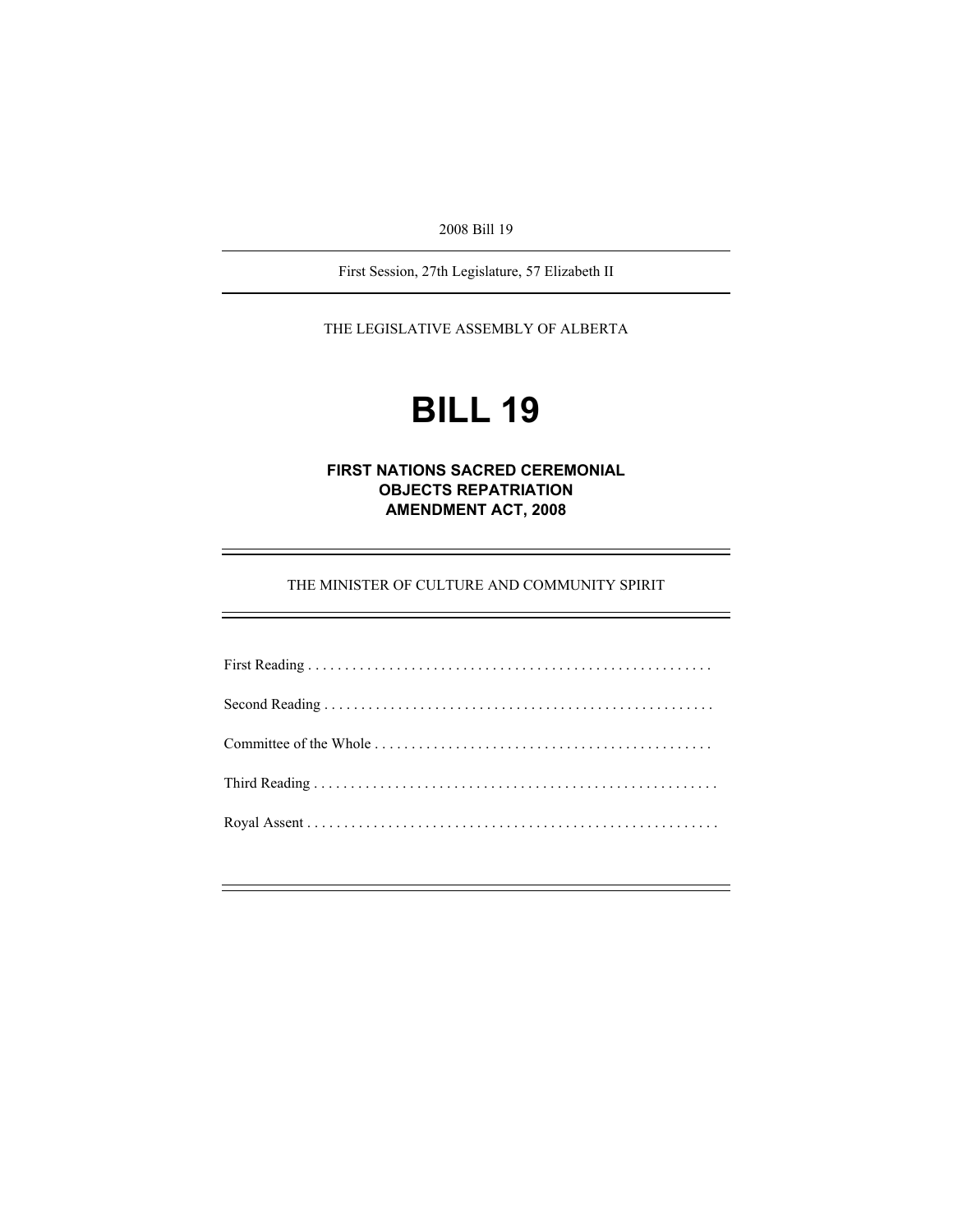*Bill 19* 

# **BILL 19**

2008

# **FIRST NATIONS SACRED CEREMONIAL OBJECTS REPATRIATION AMENDMENT ACT, 2008**

*(Assented to , 2008)* 

HER MAJESTY, by and with the advice and consent of the Legislative Assembly of Alberta, enacts as follows:

# **Amends RSA 2000 cF-14**

**1 The** *First Nations Sacred Ceremonial Objects Repatriation Act* **is amended by this Act.** 

# **2 Section 1 is amended**

# **(a) by repealing clause (a) and substituting the following:**

- (a) "Blackfoot agreements" means the following agreements:
	- (i) the agreement entered into on January 14, 2000 by
		- (A) Her Majesty the Queen in right of Alberta, as represented by the Premier,
		- (B) Blood Tribe, Peigan Nation and Siksika Nation, as represented by the Chief and Councillors of those First Nations, and
		- (C) Glenbow-Alberta Institute;
	- (ii) the agreements referred to in the Schedule to this Act;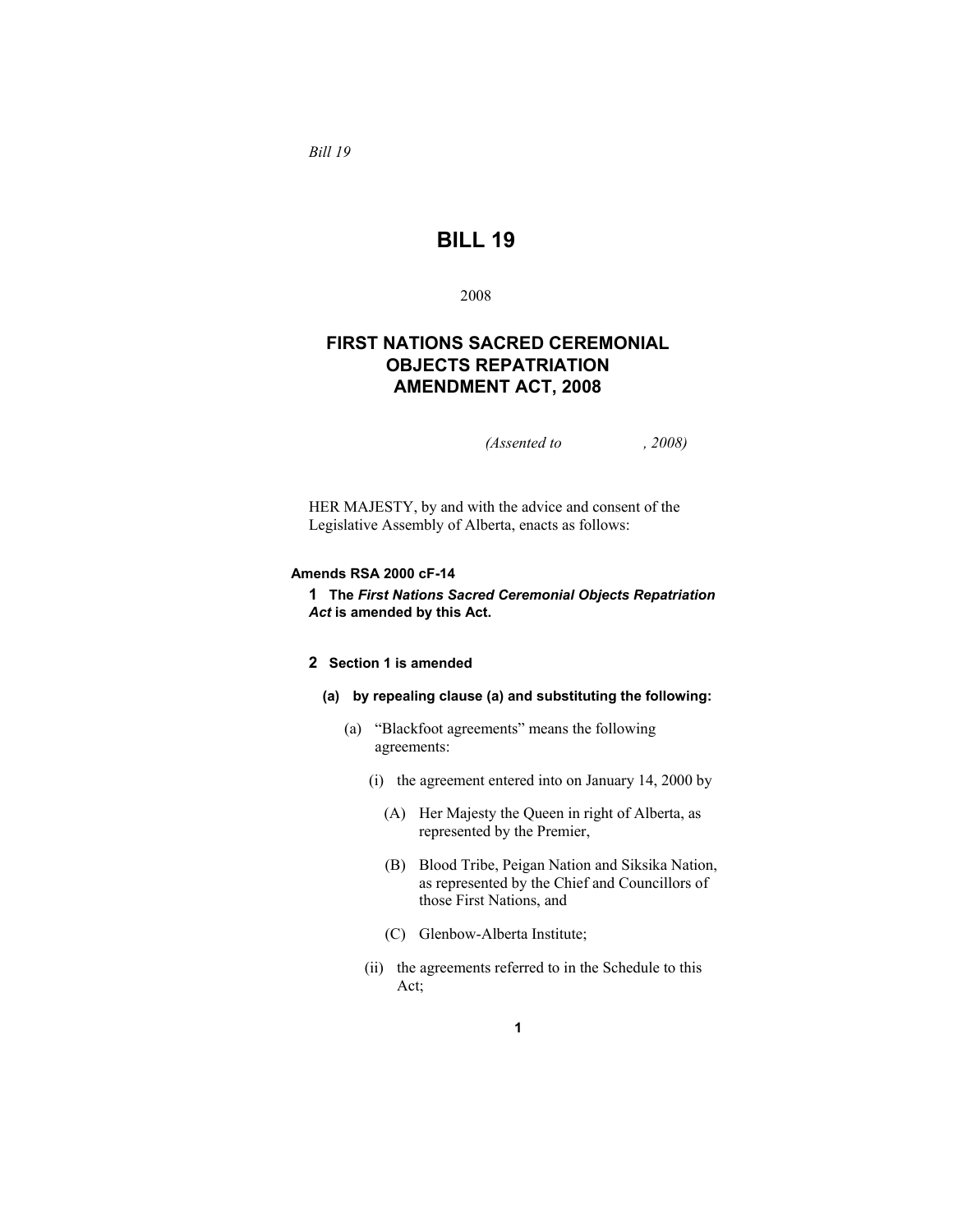# **Explanatory Notes**

**1** Amends chapter F-14 of the Revised Statutes of Alberta 2000.

# **2** Section 1 presently reads in part:

#### *1 In this Act,*

- *(a) "Blackfoot agreement" means the agreement entered into on January 14, 2000 by* 
	- *(i) Her Majesty the Queen in right of Alberta, as represented by the Premier,*
	- *(ii) Blood Tribe, Peigan Nation and Siksika Nation, as represented by the Chief and Councillors of those First Nations, and*
	- *(iii) Glenbow-Alberta Institute;*
- *(e) "sacred ceremonial object" means an object, the title to which is vested in the Crown, that* 
	- *(i) was used by a First Nation in the practice of sacred ceremonial traditions,*

**1** Explanatory Notes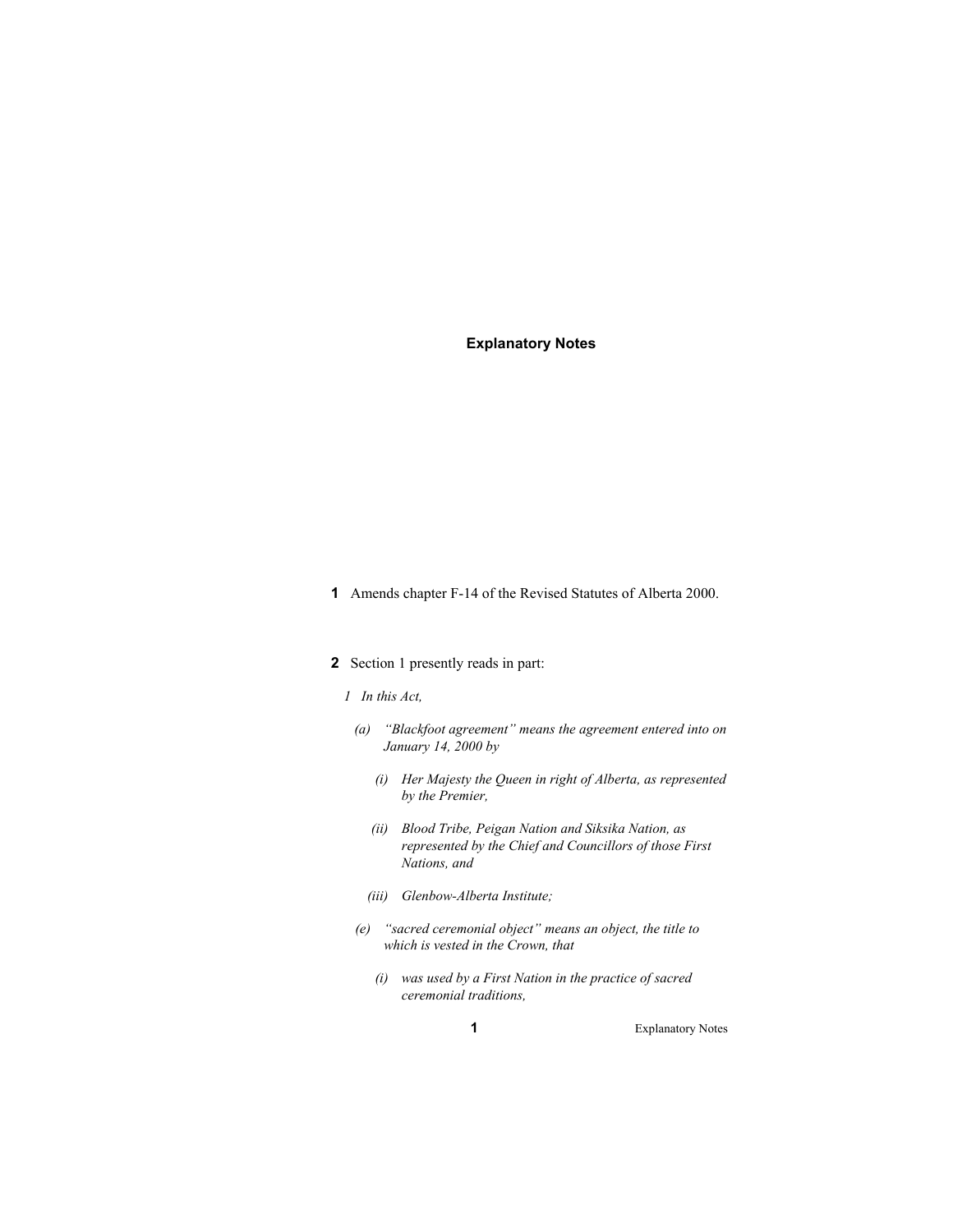**(b) in clause (e)(ii) by striking out** "Provincial Museum of Alberta" **and substituting** "Royal Alberta Museum".

**3 Section 4 is amended by striking out** "agreement" **wherever it occurs and substituting** "agreements".

#### **4 Section 6 is repealed and the following is substituted:**

# **Blackfoot agreements**

**6** The Minister agrees

- (a) to the repatriation to the Blood Tribe of each sacred ceremonial object listed in Schedule A to the Blackfoot agreement referred to in section  $1(a)(i)$  and each sacred ceremonial object listed in the agreements referred to in Part 1 of the Schedule to this Act,
- (b) to the repatriation to the Peigan Nation of each sacred ceremonial object listed in Schedule B to the Blackfoot agreement referred to in section 1(a)(i) and each sacred ceremonial object listed in the agreements referred to in Part 2 of the Schedule to this Act, and
- (c) to the repatriation to the Siksika Nation of each sacred ceremonial object listed in Schedule C to the Blackfoot agreement referred to in section  $1(a)(i)$  and each sacred ceremonial object listed in the agreements referred to in Part 3 of the Schedule to this Act.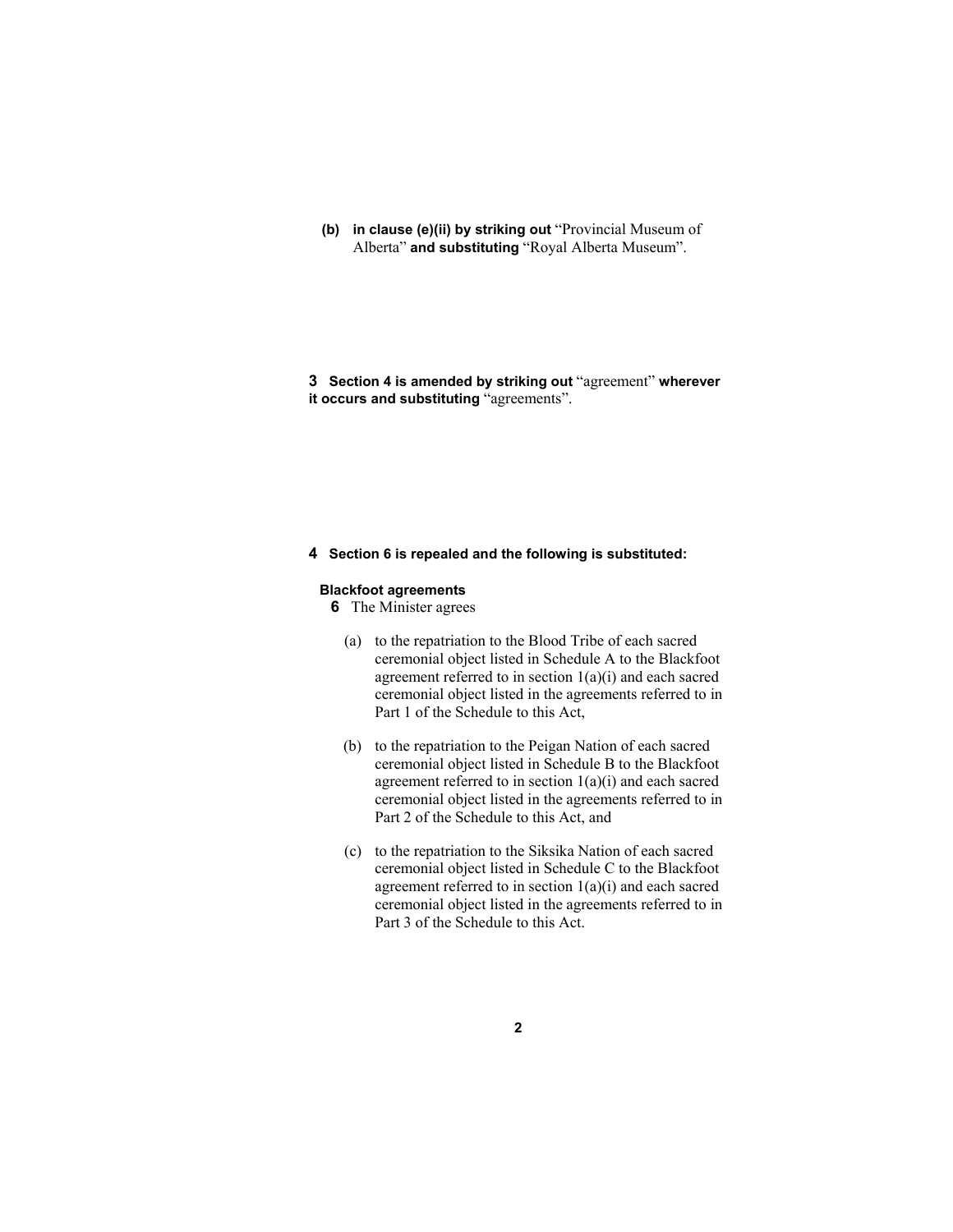- *(ii) is in the possession and care of the Provincial Museum of Alberta or the Glenbow-Alberta Institute or on loan from one of those institutions to a First Nation, or is otherwise in the possession and care of the Crown, and*
- *(iii) is vital to the practice of the First Nation's sacred ceremonial traditions.*

# **3** Section 4 presently reads:

*4 No action lies against the Crown or the Glenbow-Alberta Institute in respect of any loss or damage arising out of the repatriation of any sacred ceremonial object pursuant to this Act, the regulations or the Blackfoot agreement, or in respect of anything done or omitted to be done in good faith pursuant to this Act, the regulations or the Blackfoot agreement.* 

- **4** Section 6 presently reads:
	- *6 The Minister agrees*
	- *(a) to the repatriation to the Blood Tribe of each sacred ceremonial object listed in Schedule A to the Blackfoot agreement,*
	- *(b) to the repatriation to the Peigan Nation of each sacred ceremonial object listed in Schedule B to the Blackfoot agreement, and*
	- *(c) to the repatriation to the Siksika Nation of each sacred ceremonial object listed in Schedule C to the Blackfoot agreement.*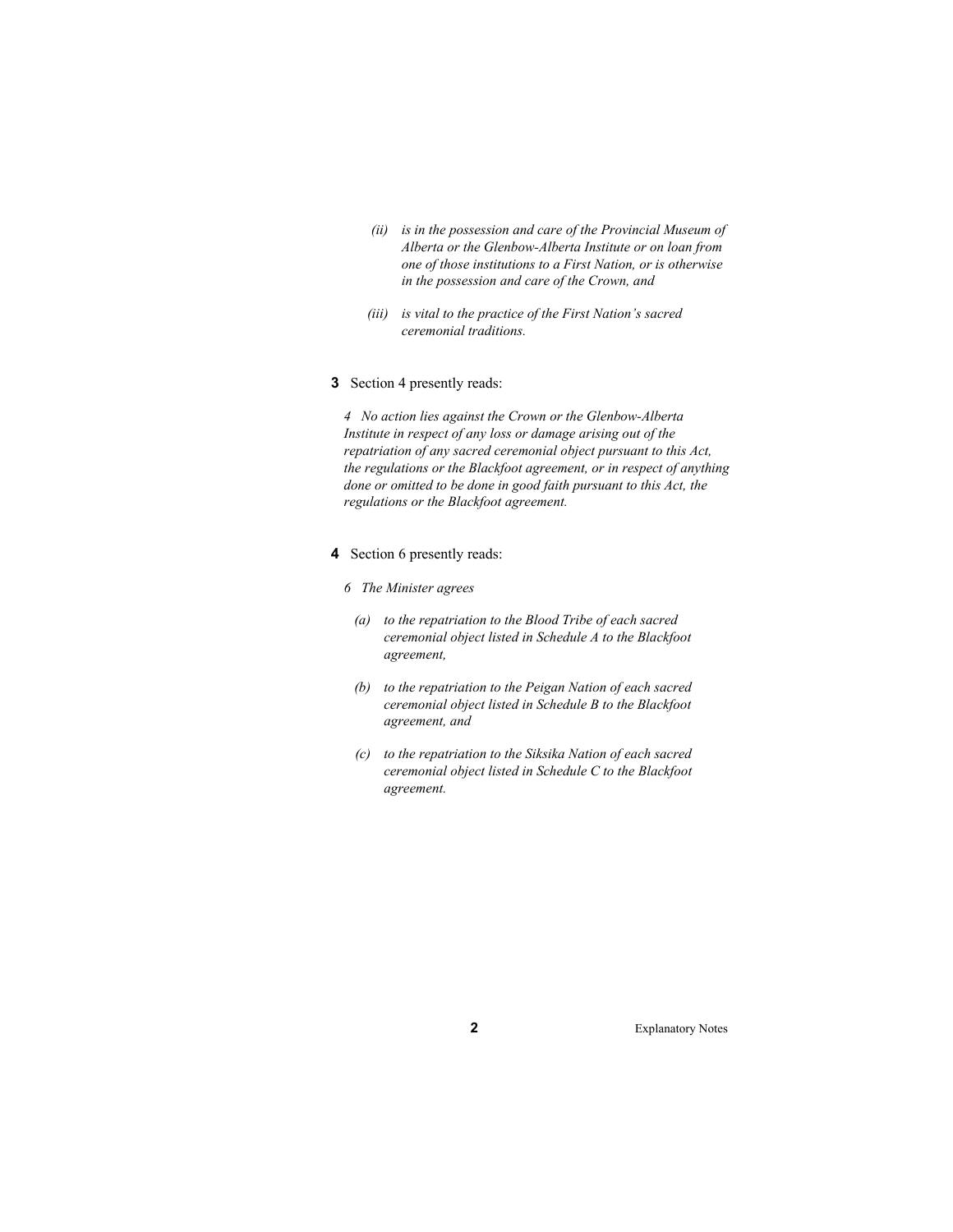# **5 The following is added after section 7:**

# **Schedule**

# **Part 1**

The agreements entered into on the following dates by the Provincial Museum of Alberta, and the Mookaakin Cultural and Heritage Society, representing the Blood Tribe:

> June 18, 1998; November 26, 1998; July 24, 1999; September 8, 2000; March 1, 2001; May 10, 2001; July 6, 2001; July 30, 2001; August 20, 2001.

# **Part 2**

The agreement entered into on June 11, 2001 by the Provincial Museum of Alberta, and the Long Time Trail Historical Society, representing the Peigan Nation.

# **Part 3**

The agreements entered into on the following dates by the Provincial Museum of Alberta, and the Siksika Nation Museum, representing the Siksika Nation:

> June 5, 1998; April 21, 1999; May 11, 1999; February 14, 2001; July 10, 2001.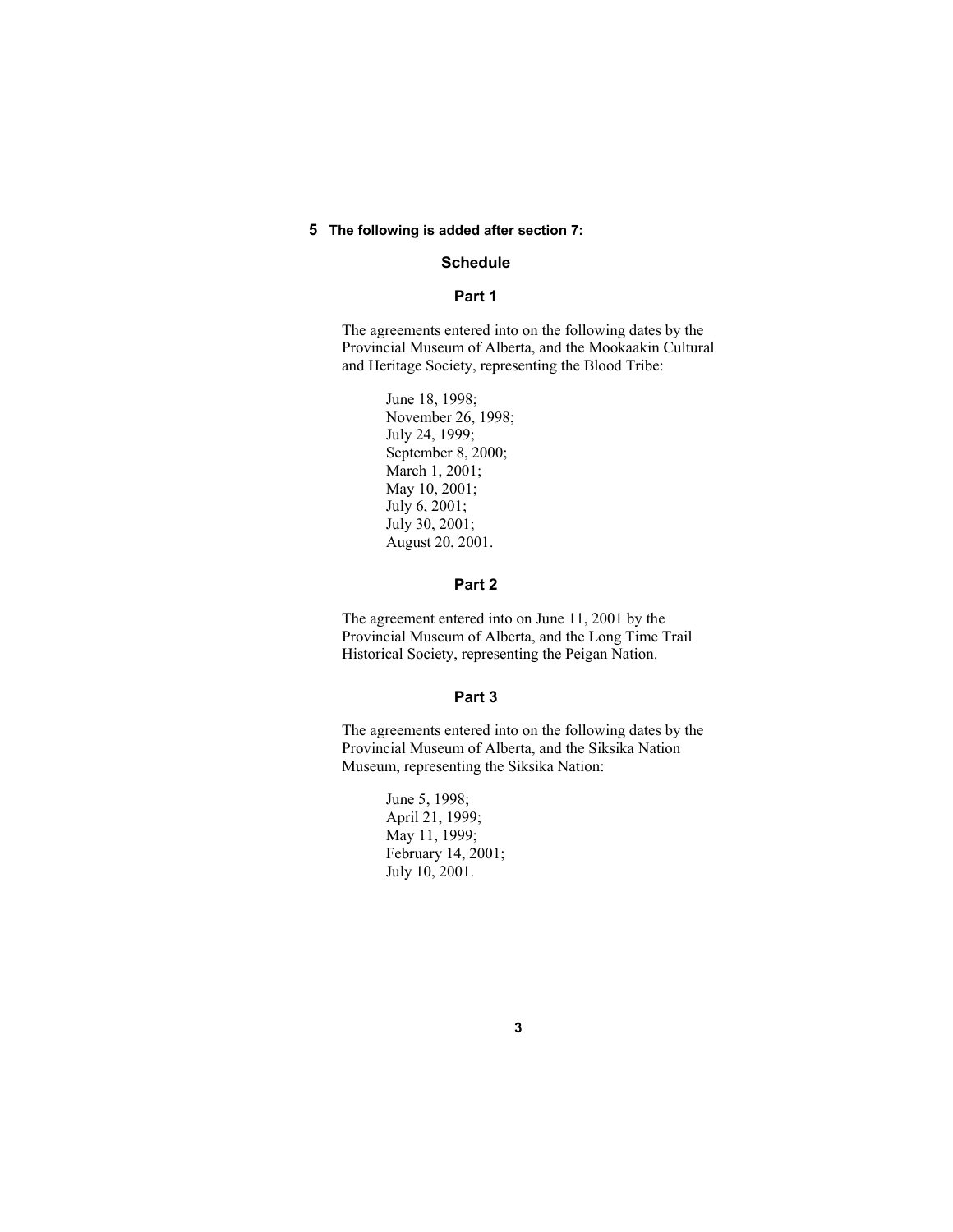Adds a Schedule.

Explanatory Notes